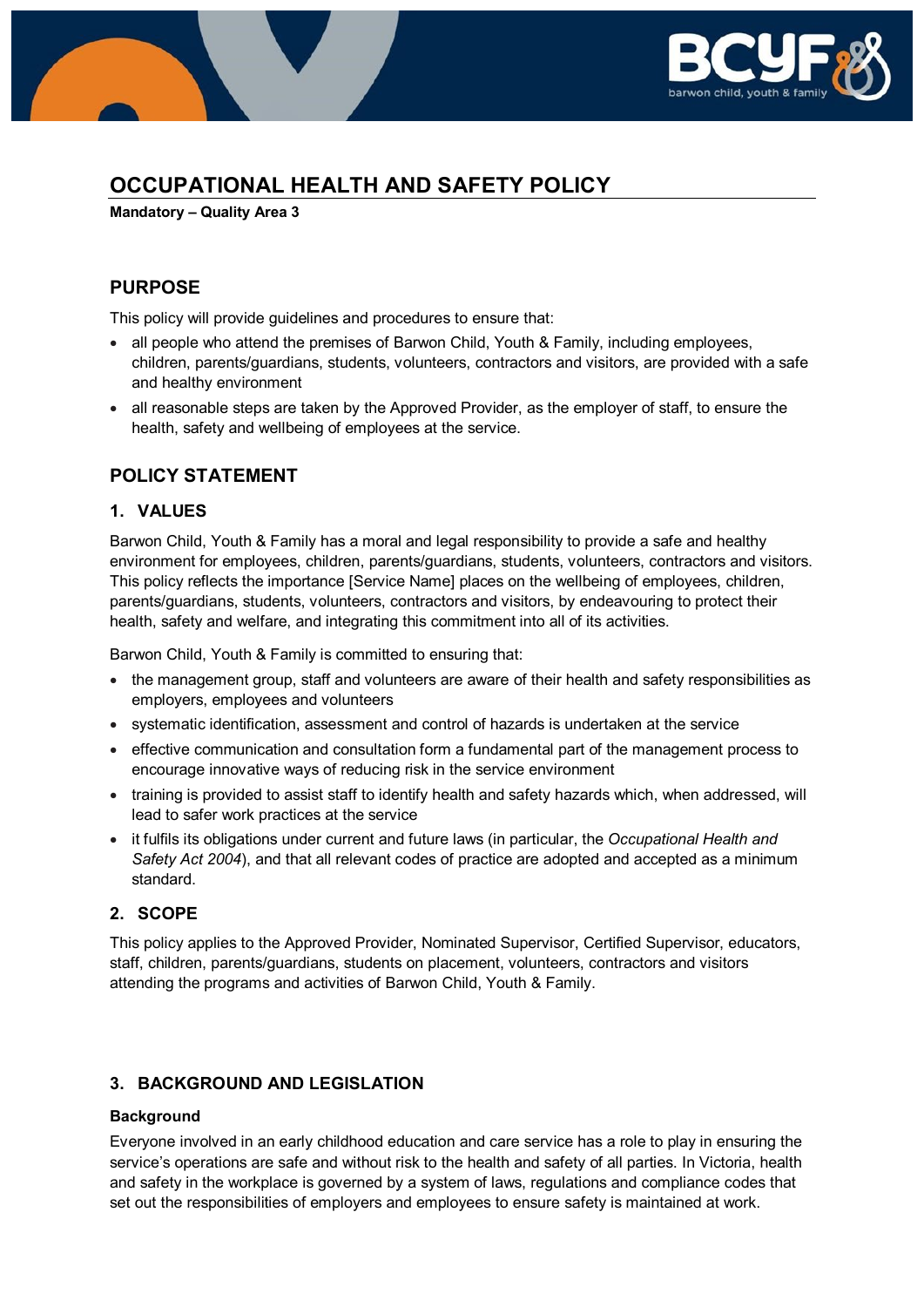The *Occupational Health and Safety Act 2004* (OHS Act) sets out the key principles, duties and rights in relation to workplace health and safety. The *Occupational Health and Safety Regulations 2007* specifies the ways duties imposed by the OHS Act must be undertaken and prescribes procedural/administrative matters to support the OHS Act, such as requiring licenses for specific activities, or the need to keep records or notify authorities on certain matters.

The legal duties of an **employer** under the OHS Act are:

- to provide and maintain a workplace that is safe and without risk to the health of employees. This responsibility extends to contractors for routine tasks over which the employer has management. For contractors completing non-routine tasks, the employer must ensure that the service's daily operations and layout do not pose unreasonable risks
- to ensure other individuals, such as families and visitors, are not exposed to health and safety risks arising from the organisation's activities
- to consult with employees about OHS matters that will, or will likely, affect employees directly, including identifying hazards and assessing risks, and making decisions about risk control measures.

The OHS Act places the responsibility on **employees** for:

- taking care of their own safety and the safety of others who may be affected by their actions
- co-operating with reasonable OHS actions taken by the employer, including following guidelines, attending OHS-related training, reporting incidents, co-operating with OHS investigations, encouraging good OHS practice with fellow employees and others at the service, and assisting the employer with conducting OHS inspections during operating hours
- not interfering with safety equipment provided at the service, such as fire extinguishers.

#### **Legislation and standards**

Relevant legislation and standards include but are not limited to:

- *Accident Compensation Act 1985* (Vic)
- *AS/NZS 4804:2001 and 4801:2001 Occupational health and safety systems*
- *Education and Care Services National Law Act 2010*
- *Education and Care Services National Regulations 2011*
- *National Quality Standard*, Quality Area 2: Children's Health and Safety
	- − Standard 2.3: Each child is protected
		- − Element 2.3.1: Children are adequately supervised at all times
		- − Element 2.3.2: Every reasonable precaution is taken to protect children from harm and any hazard likely to cause injury
- *National Quality Standard*, Quality Area 3: Physical Environment
	- − Standard 3.1: The design and location of the premises is appropriate for the operation of a service
		- − Element 3.1.1: Outdoor and indoor spaces, buildings, furniture, equipment, facilities and resources are suitable for their purpose
		- − Element 3.1.2: Premises, furniture and equipment are safe, clean and well maintained
- *National Quality Standard*, Quality Area 7: Leadership and Service Management
	- − Standard 7.1: Effective leadership promotes a positive organisational culture and builds a professional learning community
- *Occupational Health and Safety Act 2004*
- *Occupational Health and Safety Regulations 2007*

The most current amendments to listed legislation can be found at:

- Victorian Legislation Victorian Law Today: <http://www.legislation.vic.gov.au/>
- Commonwealth Legislation ComLaw:<http://www.comlaw.gov.au/>

*EYM OHS Policy Custodian: Manager Early Years Review Date: May 2020 Version No: 2 This document is uncontrolled when printed. Refer to BCYF intranet for current version.* © 2017 Early Learning Association Australia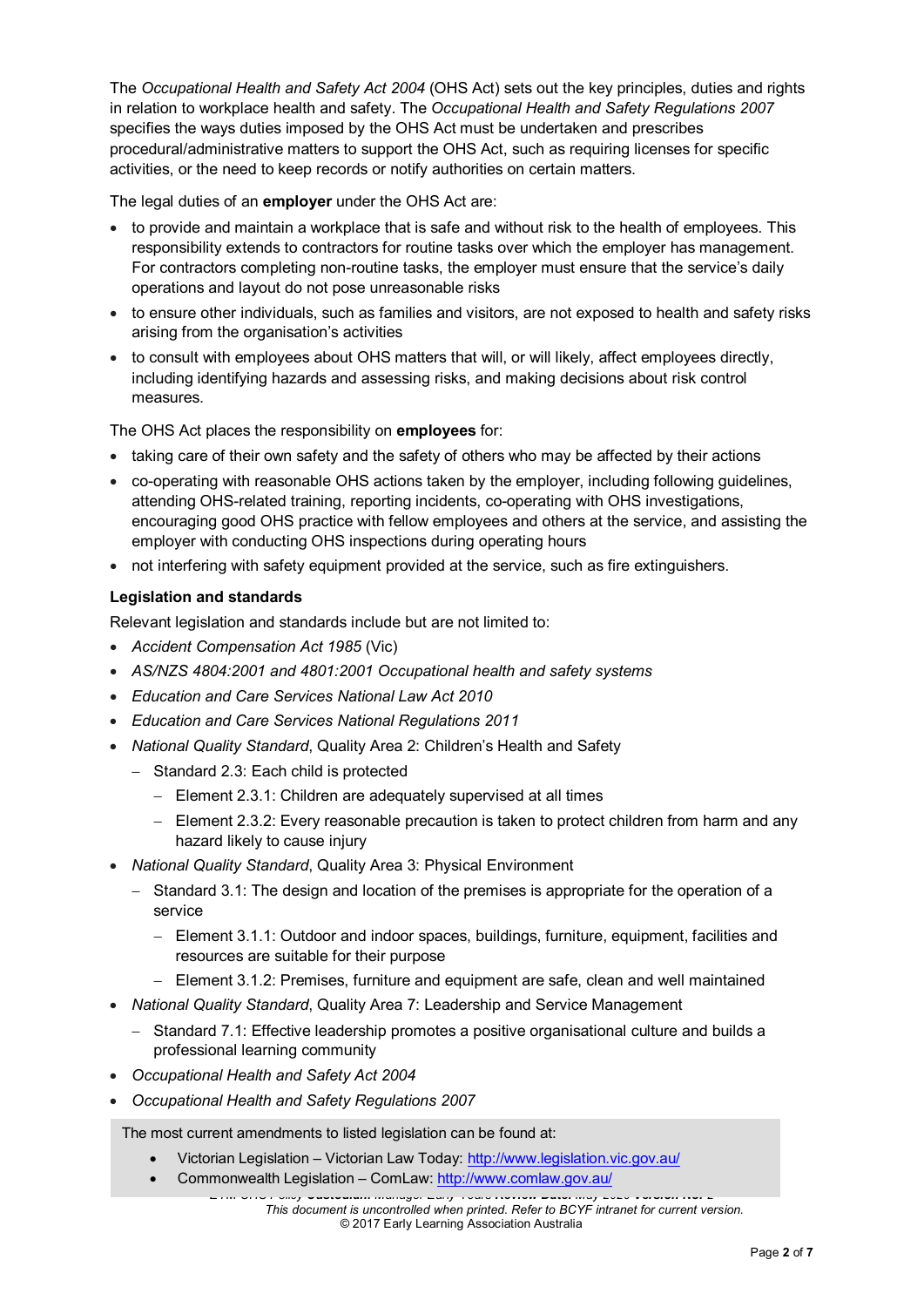### **4. DEFINITIONS**

The terms defined in this section relate specifically to this policy. For commonly used terms e.g. Approved Provider, Nominated Supervisor, Regulatory Authority etc. refer to the *General Definitions* section of this manual.

**Duty of care:** A common law concept that refers to the responsibilities of organisations to provide people with an adequate level of protection against harm and all reasonable foreseeable risk of injury. In the context of this policy, duty of care refers to the responsibility of education and care services to provide children, staff, students, volunteers, contractors and anyone visiting the service with an adequate level of care and protection against reasonable foreseeable harm and injury.

**Hazard:** An element with the potential to cause death, injury, illness or disease.

**Hazard identification:** A process that involves identifying all foreseeable hazards in the workplace and understanding the possible harm that each hazard may cause.

**Hazard management:** A structured process of hazard identification, risk assessment and control, aimed at providing safe and healthy conditions for employees, contractors and visitors while on the premises of [Service Name] or while engaged in activities endorsed by Barwon Child, Youth & Family.

**Harm:** Includes death, or injury, illness (physical or psychological) or disease that may be suffered by a person as a consequence of exposure to a hazard.

**Material safety data sheet:** Provides employees and emergency personnel with safety procedures for working with toxic or dangerous materials. The data sheet includes all relevant information about the material such as physical properties (e.g. melting/boiling point, toxicity and reactivity), health effects, first aid requirements and safe handling procedures (e.g. personal protective equipment, safe storage/disposal and management of spills).

**OHS committee:** A committee that facilitates co-operation between an employer and employees in instigating, developing and carrying out measures designed to ensure the health and safety of employees in the workplace.

**Risk:** The chance (likelihood) that a hazard will cause harm to individuals.

**Risk assessment:** A process for developing knowledge/understanding about hazards and risks so that sound decisions can be made about the control of hazards. Risk assessments assist in determining:

- what levels of harm can occur
- how harm can occur
- the likelihood that harm will occur.

**Risk control:** A measure, work process or system that eliminates an OHS hazard or risk, or if this is not possible, reduces the risk so far as is reasonably practicable.

### **5. SOURCES AND RELATED POLICIES**

#### **Sources**

- *Early Childhood Management Manual*, ELAA
- *Getting into the Act*, WorkSafe Victoria
- *Getting help to improve health and safety*, WorkSafe Victoria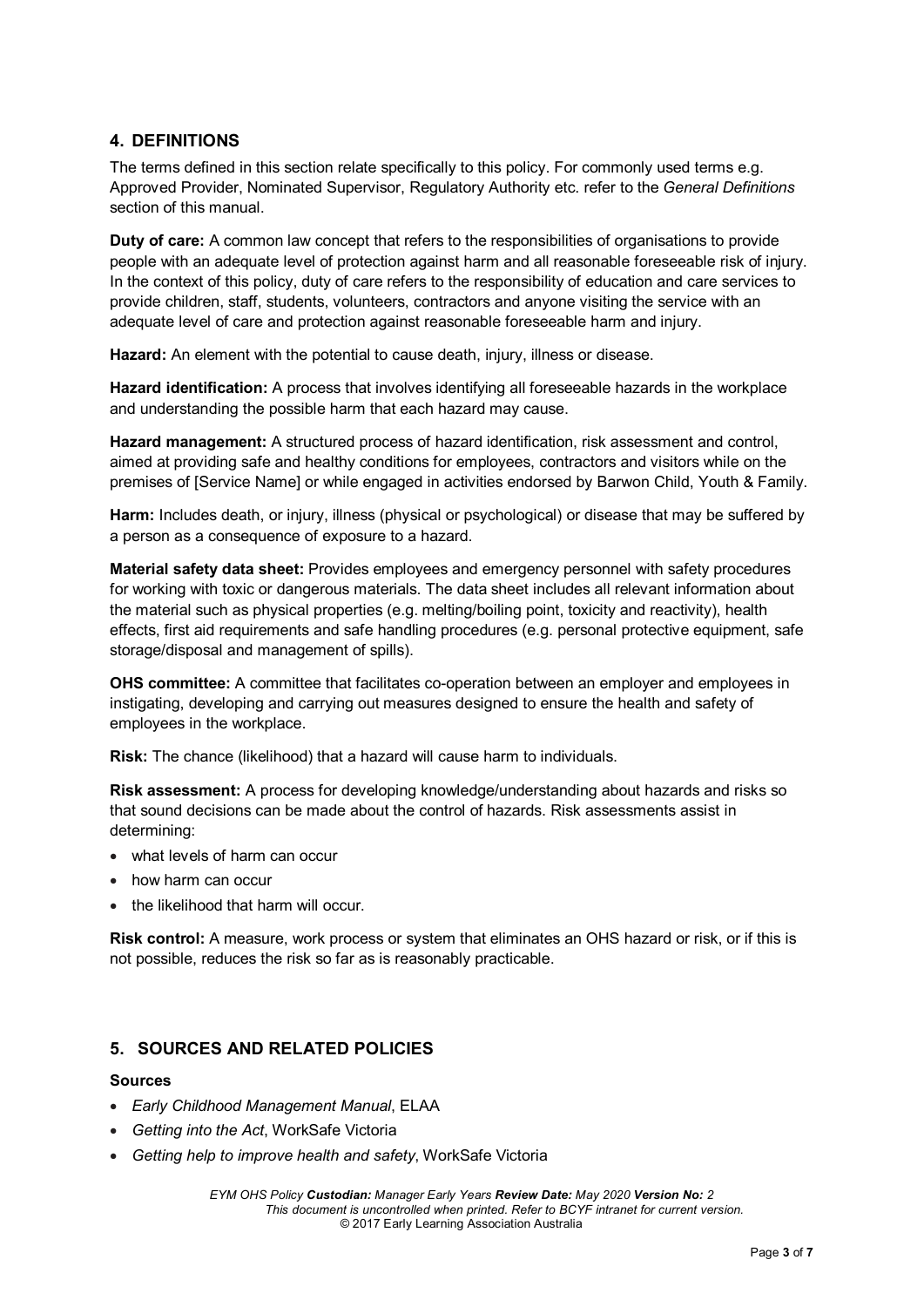- *Guide to the OHS Act 2004*, WorkSafe Victoria
- *Managing safety in your workplace*, WorkSafe Victoria
- OHS in Early Childhood Services (ELAA): [www.ohsinecservices.org.au](http://www.ohsinecservices.org.au/)
- WorkSafe Victoria: [www.worksafe.vic.gov.au](http://www.worksafe.vic.gov.au/)

#### **Service policies**

- *Child Safe Environment Policy*
- *Code of Conduct Policy*
- *Emergency and Evacuation Policy*
- *Incident, Injury, Trauma and Illness Policy*
- *Participation of Volunteers and Students Policy*
- *Privacy and Confidentiality Policy*
- *Road Safety and Safe Transport Policy*
- *Staffing Policy*

# **PROCEDURES**

#### **The Approved Provider is responsible for:**

- providing and maintaining a work environment that is safe and without risks to health (OHS Act: Section 21). This includes ensuring that:
	- there are safe systems of work
	- all plant and equipment provided for use by staff, including machinery, appliances and tools etc., are safe and meet relevant safety standards
	- substances, and plant and equipment, are used, handled, and stored safely
	- material safety data sheets are supplied for all chemicals kept and/or used at the service (refer to: [www.ohsinecservices.org.au](http://www.ohsinecservices.org.au/) )
	- there are adequate welfare facilities e.g. first aid and dining facilities etc.
	- there is appropriate information, instruction, training and supervision for employees

(Note: *This duty of care is owed to all employees, children, parents/guardians, volunteers, students, contractors and any members of the public who are at the workplace at any time*)

- ensuring there is a systematic risk management approach (refer to: [www.ohsinecservices.org.au](http://www.ohsinecservices.org.au/)) to the management of workplace hazards. This includes ensuring that:
	- hazards and risks to health and safety are identified, assessed and eliminated or, if it is not possible to remove the hazard/risk completely, effectively controlled
	- measures employed to eliminate/control hazards and risks to health and safety are monitored and evaluated regularly
- ensuring regular safety audits of the following:
	- − indoor and outdoor environments
	- all equipment, including emergency equipment
	- − playgrounds and fixed equipment in outdoor environments
	- − cleaning services
	- − horticultural maintenance
		- − pest control
- monitoring the conditions of the workplace and the health of employees (OHS Act: Section 22)
- protecting other individuals from risks arising from the service's activities, including holding a fete or a working bee etc., or any activity that is ancillary to the operation of the service e.g. contractors cleaning the premises after hours (OHS Act: Section 23)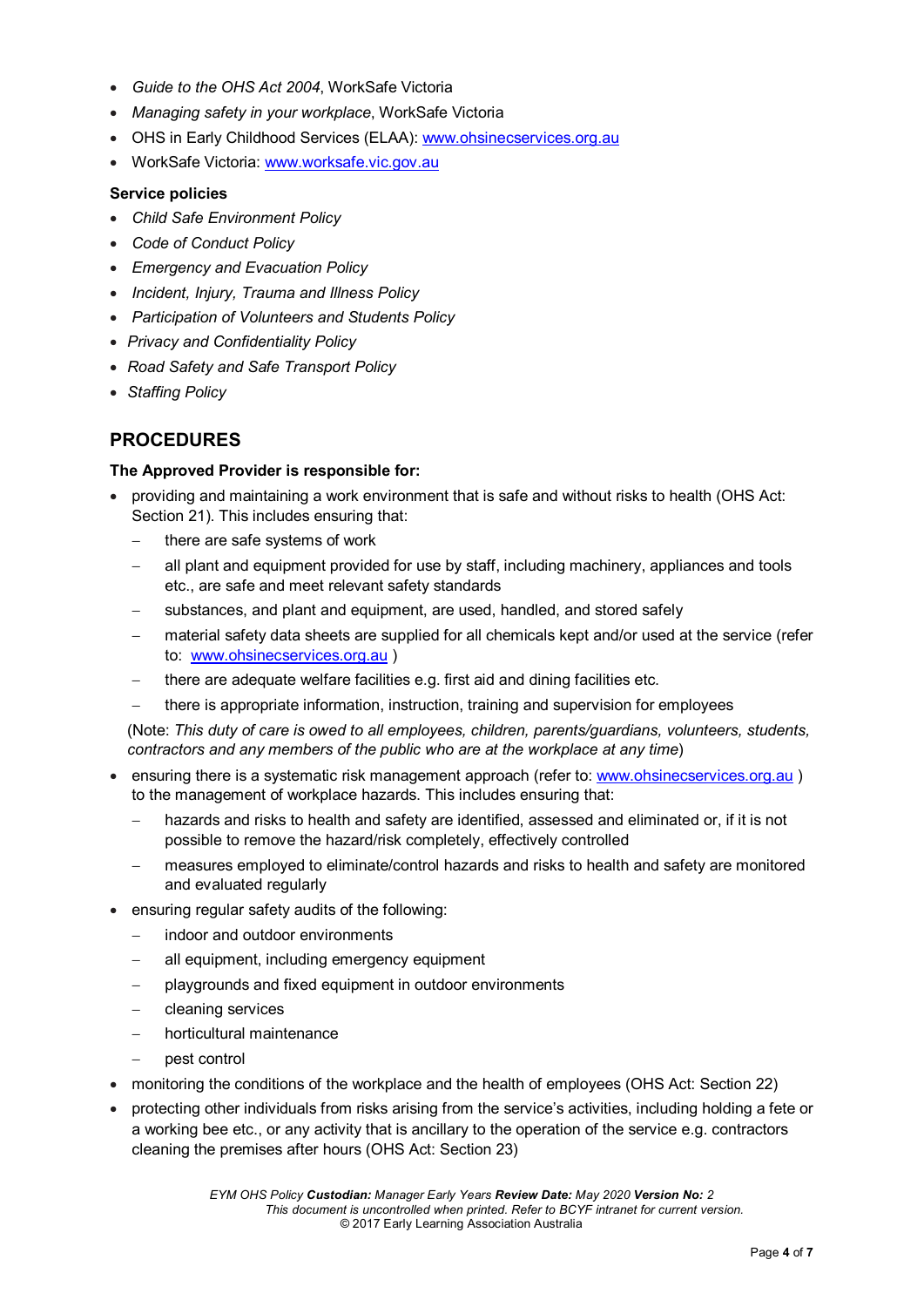- providing adequate instruction to staff in safe working procedures, and informing them of known hazards to their health and wellbeing that are associated with the work that they perform at the service
- ensuring that all plant, equipment and furniture are maintained in a safe condition
- developing procedures to guide the safe use of harmful substances, such as chemicals, in the workplace
- ensuring that OHS accountability is included in all position descriptions
- allocating adequate resources to implement this policy
- displaying this policy in a prominent location at the service premises
- ensuring the physical environment at the service is safe, secure and free from hazards for children (refer to *Child Safe Environment Policy*)
- implementing/practising emergency and evacuation procedures (refer to *Emergency and Evacuation Policy*)
- implementing and reviewing this policy in consultation with the Nominated Supervisor, educators, staff, contractors and parents/guardians
- identifying and providing appropriate resources, induction and training to assist educators, staff, contractors, visitors, volunteers and students to implement this policy
- ensuring the Nominated Supervisor, educators, staff, contractors, volunteers and students are kept informed of any relevant changes in legislation and practices in relation to this policy
- consulting appropriately with employees on OHS matters including:
	- − identification of hazards
	- − making decisions on how to manage and control health and safety risks
	- − making decisions on health and safety procedures
	- − the need for establishing an OHS committee and determining membership of the committee
	- − proposed changes at the service that may impact on health and safety
	- − establishing health and safety committees
- notifying WorkSafe Victoria about serious workplace incidents, and preserving the site of an incident (OHS Act: Sections 38–39)
- holding appropriate licenses, registrations and permits, where required by the OHS Act
- attempting to resolve OHS issues with employees or their representatives within a reasonable timeframe
- not discriminating against employees who are involved in health and safety negotiations
- allowing access to an authorised representative of a staff member who is acting within his/her powers under the OHS Act
- producing OHS documentation as required by inspectors and answering any questions that an inspector asks
- not obstructing, misleading or intimidating an inspector who is performing his/her duties.

The above list of procedures is not exhaustive. Services must develop specific procedures to be followed in managing hazards and issues identified. Such specific issues include chemical management, purchasing of equipment, hazard identification and risk assessment etc. For more information and guidance, refer to: [www.ohsinecservices.org.au](http://www.ohsinecservices.org.au/)

#### **The Nominated Supervisor is responsible for:**

- ensuring that all educators/staff are aware of this policy, and are supported to implement it at the service
- organising/facilitating regular safety audits of the following: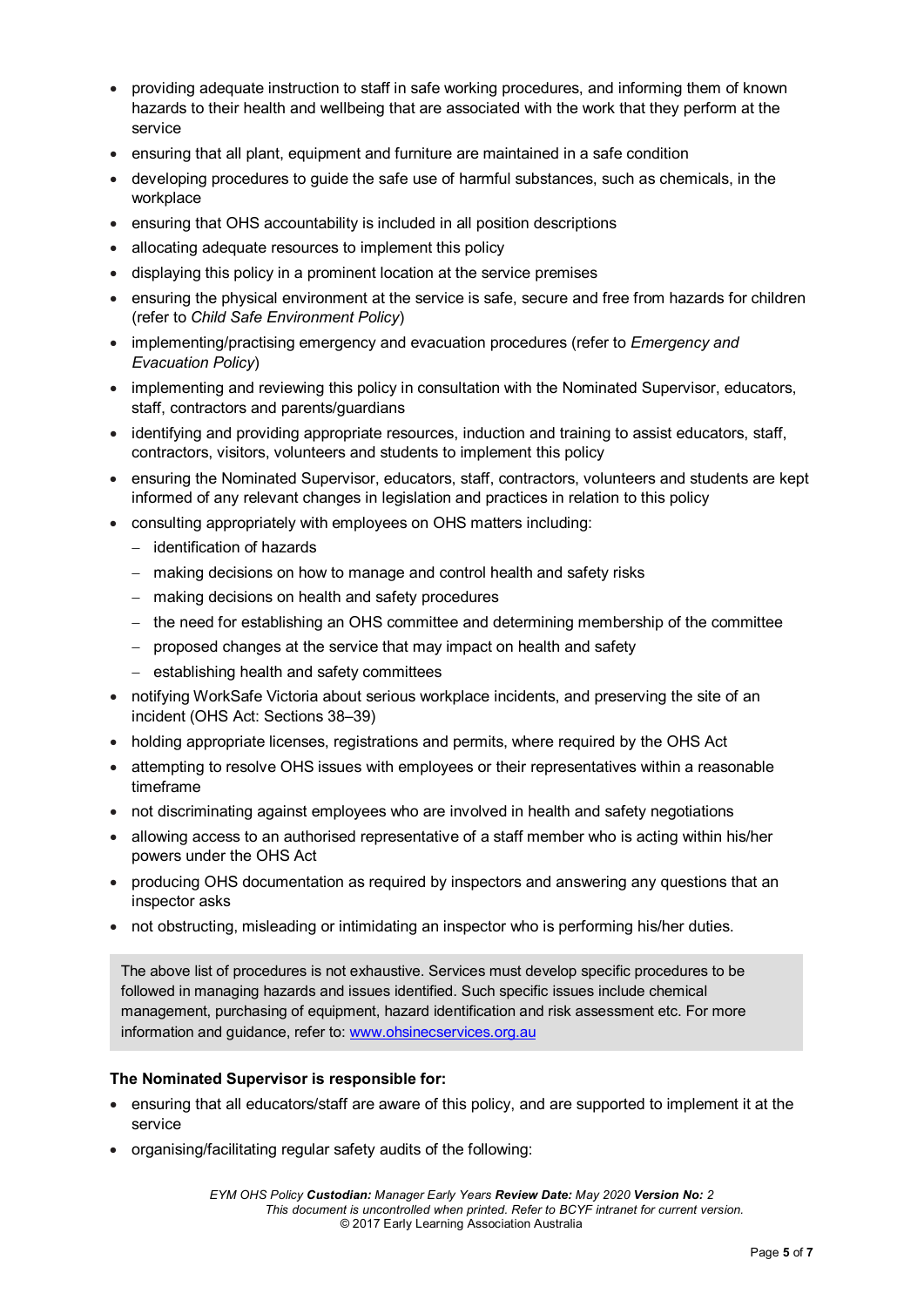- indoor and outdoor environments
- all equipment, including emergency equipment
- − playgrounds and fixed equipment in outdoor environments
- − cleaning services
- − horticultural maintenance
- − pest control
- ensuring that all cupboards/rooms are labelled accordingly, including those that contain chemicals and first aid kits, and that child-proof locks are installed on doors and cupboards where contents may be harmful
- ensuring the physical environment at the service is safe, secure and free from hazards for children (refer to *Child Safe Environment Policy*)
- ensuring that all equipment and materials used at the service meet relevant safety standards
- ensuring the service is up to date with current legislation on child restraints in vehicles if transporting children (refer to *Road Safety and Safe Transport Policy)*
- implementing and practising emergency and evacuation procedures (refer to *Emergency and Evacuation Policy*)
- implementing and reviewing this policy in consultation with the Approved Provider, educators, staff, contractors and parents/guardians
- identifying and providing appropriate resources and training to assist educators, staff, contractors, visitors, volunteers and students to implement this policy
- keeping up to date and complying with any relevant changes in legislation and practices in relation to this policy.

#### **Certified Supervisors and other educators/staff are responsible for:**

- taking care of their own safety and the safety of others who may be affected by their actions
- co-operating with reasonable OHS actions taken by the Approved Provider, including:
	- − following OHS rules and guidelines
	- − helping to ensure housekeeping is of the standard set out in service policies
	- − attending OHS training as required
	- − reporting OHS incidents
	- − co-operating with OHS investigations
	- − encouraging good OHS practices with fellow employees and others attending the service
	- − assisting the Approved Provider with tasks relating to OHS, such as conducting OHS inspections during working hours
- not interfering with safety equipment provided by the Approved Provider
- practising emergency and evacuation procedures (refer to *Emergency and Evacuation Policy*)
- ensuring the physical environment at the service is safe, secure and free from hazards for children (refer to *Child Safe Environment Policy*)
- maintaining a clean environment daily, and removing tripping/slipping hazards as soon as these become apparent
- keeping up to date with current legislation on child restraints in vehicles if transporting children (refer to *Road Safety and Safe Transport Policy*)
- implementing and reviewing this policy in consultation with the Approved Provider, Nominated Supervisor, educators, staff, contractors and parents/guardians.

#### **Students on placements, volunteers, contractors and parents/guardians at the service are responsible for:**

• being familiar with this policy